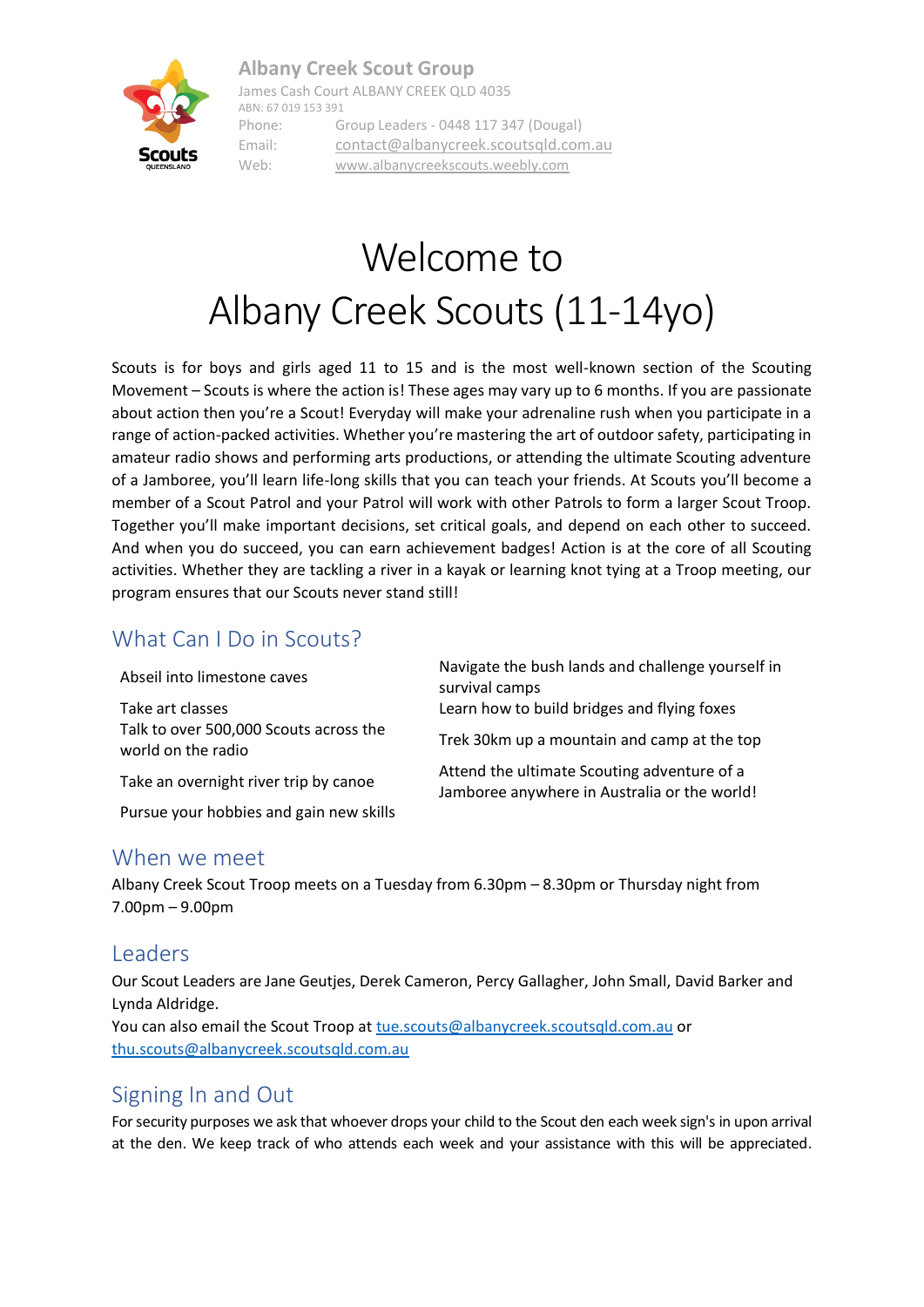

Similarly, it is the same at the end of the night that we ask that you sign out your child when collecting them to take home. As your child gets a little older they can sign themselves in and out.

# Uniform

The Scout uniform can be purchased online at<https://scoutshop.com.au/t/uniforms/scouts-11-14> The uniform comprises a shirt and belt. We will provide you with the scarf and badges when your child is invested into Scouting. Please speak with our leaders about the need for a sun smart hat, suitable footwear, and other clothing items.

The Scout Leaders will talk with you about your child's investiture which usually occurs 3-4 weeks after joining. We encourage you to attend, take photos, and share their excitement.

# Badges

During your child's adventure in Scouts they will have the opportunity to gain target and proficiency badges and we hope will want to achieve their Australian Scout Medallion. This will mean a little bit of sewing for someone in your family. The picture below shows where each badge is placed on the uniform.